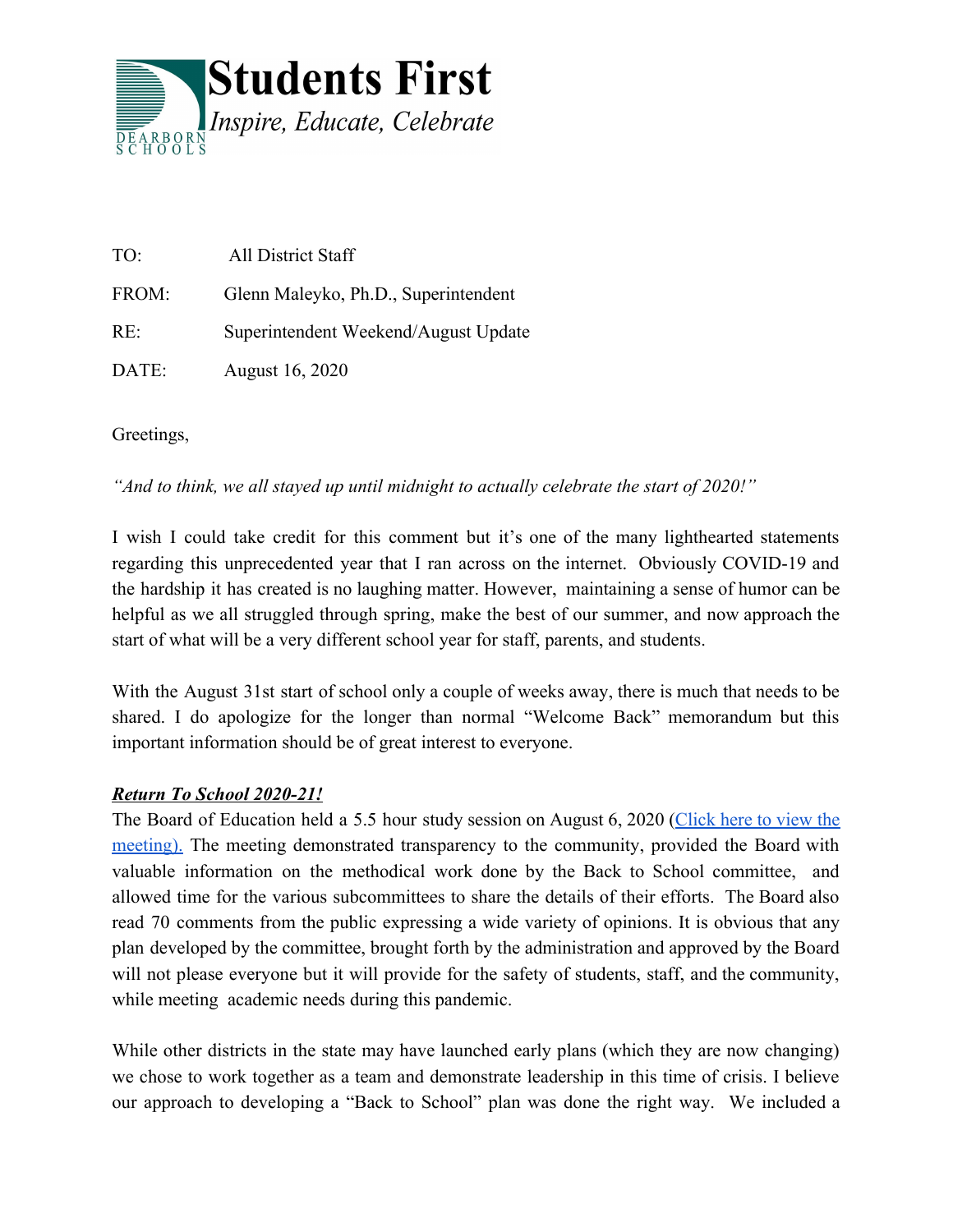large number of stakeholders as members of the committee and, despite pressure to get information out in a hurry, we maintained a clear and deliberate process. I stand by that decision as it was right for our school district. Our reopening committee provided solid and comprehensive recommendations to myself and the Board of Education. I want to once again thank the Dearborn Reopening Committee for their hard work and dedication to our students, staff and community. Their names are listed at the end of this memorandum. A special thank you goes out to our three co-chairs who did an outstanding job under tough circumstances (Jane Mazza, DFT President; David Higging, ADSA President and Maysam Alie-Bazzi, Executive Director).

On August 10 the Board of Education Officially approved our Return to School Plan under the Governor's Return to School Roadmap Click Here to view the Governor's [framework.](https://www.michigan.gov/documents/whitmer/MI_Safe_Schools_Roadmap_FINAL_695392_7.pdf) [Click](https://www.youtube.com/watch?v=ymQAqD0_ABo) Here to view the meeting on [Youtube.](https://www.youtube.com/watch?v=ymQAqD0_ABo) Our plan has now been delivered to the County and the State for official approval. I encourage everyone to read our Return to School plan. [Click](https://docs.google.com/document/d/1Ofe-PUgCwHhjGQgyqB3XwaCU3zUNZhAdHUwUIfJRETE/edit) Here to [view](https://docs.google.com/document/d/1Ofe-PUgCwHhjGQgyqB3XwaCU3zUNZhAdHUwUIfJRETE/edit) the plan. We have also set up a place on the website to provide information for parents. [Click here to view the website.](https://dearbornschools.org/backtoschool/)

As I stated in my last memorandum to staff, the recommendations are subject to change at any time pending the local COVID-19 crisis and the Governor's order or any changes to the order at that time. **If the State of Michigan moves to Phase 1, 2, or 3 we must implement full online instruction.** If we are in Phases 4 through 6 we could allow for in person instruction. **We believe that it is best for students to have in person instruction in the schools!** However, the health and safety of students, staff and the community are the number one priority with the implementation of our plan.

The reality is that this is an ever changing situation and we will all need to be calm and flexible with the understanding that we will continue to do our best to maintain the health and safety of the community. We must also recognize that in some situations we do not have all the answers due to the fluid situation with the virus. We will continue to make decisions and lead in the best interest of our students, staff, families, and our community.

# **Dearborn Virtual Learning Program for students K-12**

Parents selecting this option for their children are making a one-year commitment in the Dearborn Virtual Learning Program. This guarantees their child can remain online during the entire year regardless of any future decisions by the district with regards to in person instruction. The District sent out information to the public with a deadline of August 17 for parents to enroll their children. We will do our best to accommodate students who attempt to enroll or leave the program after that deadline but we cannot make any guarantees due to staffing for the program.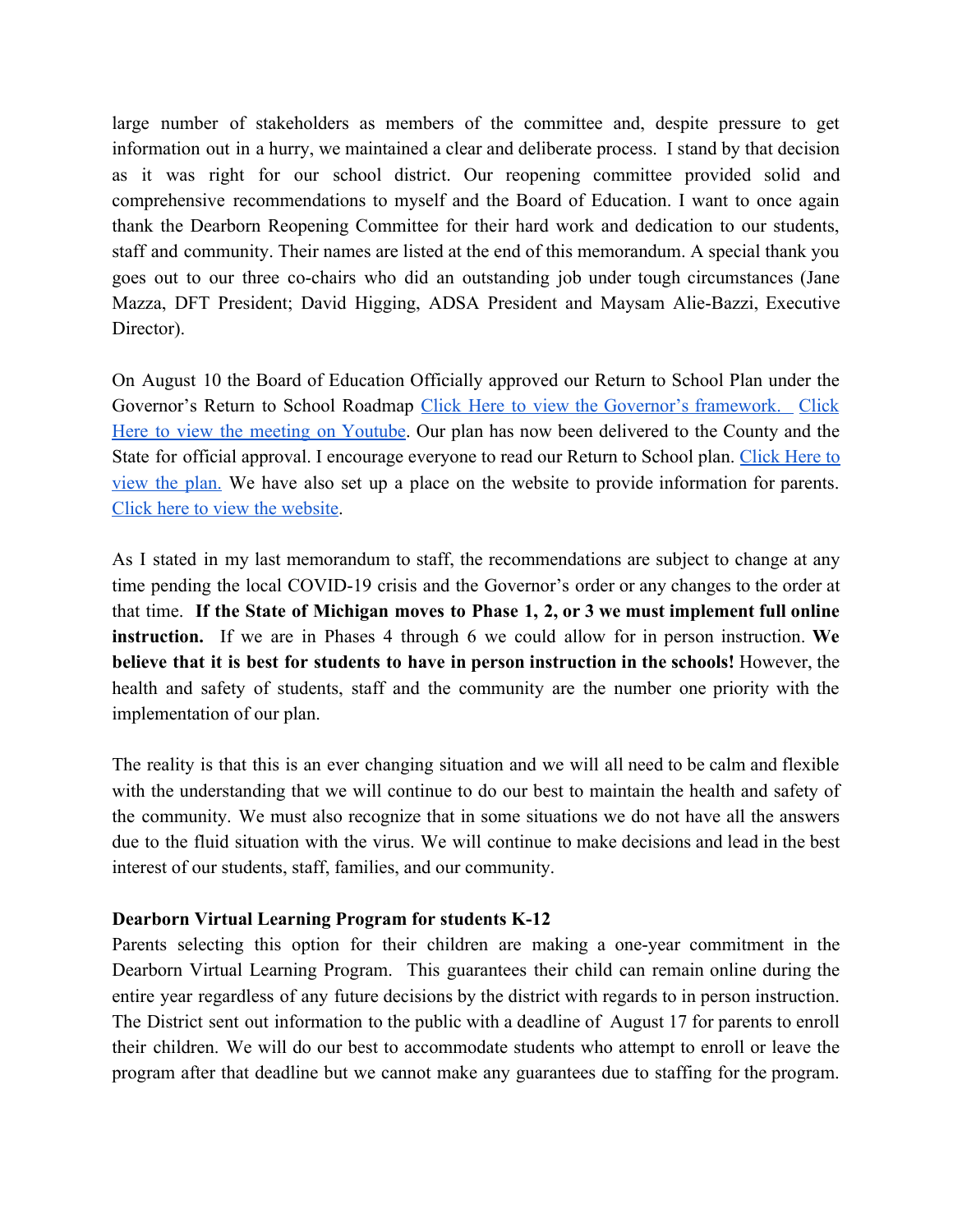This is a school district program staffed by Dearborn Public School teachers using the Dearborn Public Schools curriculum. Students may still graduate or promote from their home school.

# **DFT working days and hours**

Many staff members have been working in buildings throughout the summer including our food service, custodial staff, and engineers. Central office staff have been working since March and were able to return in person to the Administrative Service Center (ASC, Central office) in June. We have had employees work in the building physically for 2-3 days per week and from home the other days. Our staff has been very comfortable with this model and are following all health regulations and protocols. We are planning to implement a similar model in the buildings for DFT and ADSA staff.

David Higgins (ADSA President), Jane Mazza (DFT President), other Cabinet members, and myself have had a very positive dialogue regarding work days and hours. We plan to allow for flexibility in the best interest of the health and safety of staff and students while honoring union contracts and current laws.

Working with your principal/supervisor, we are requiring DFT staff to physically report to the building two days per week with flexibility at the building level based on individual circumstances. Teachers will have the flexibility to implement orientation with students either in person or virtual based on individual schedules and requests from parents. We believe that working two days per week from the school and three days from home per week allows us to adhere to health and safety standards while providing valuable in-person learning labs for our students.

When working from home staff will be expected to work normal hours and be accessible to parents, students, and administrators. It is also important to note that staff will not be expected to be accessible after contractual working hours.

If a staff member plans to work from home three days per week while the District is in a fully virtual mode, it is important to ensure stable access to the Internet and the District network. Staff members who may have trouble with stable internet access at home would be required to report to school five days per week.

When learning labs start the week of September 21st, we will need teaching staff in buildings to provide support for students during those days. More specific information on learning labs will be available as DFT members begin reporting back to work following the summer break.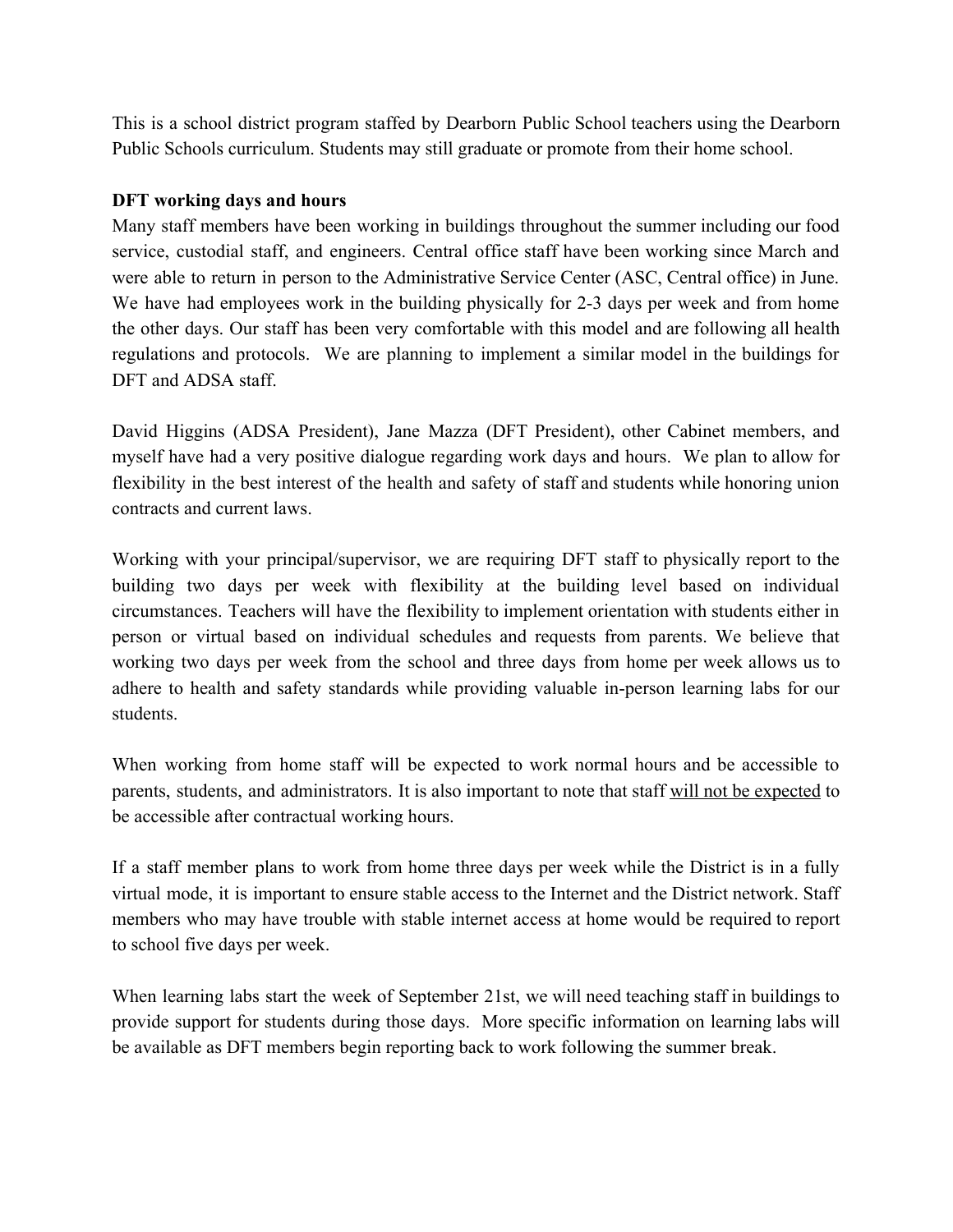# **Weekly/Daily Schedule for DFT.**

The Executive Directors of Student Achievement are working on a daily class schedule template. We are also monitoring Lansing for specific requirements pending legislative approval. The required hours are much different than when schools closed in March. More information will be sent to the staff when it is available. We anticipate a memorandum coming out from the Executive Directors later in the week. We understand that childcare is a concern as we are attempting to try and provide support from our early childhood program. A survey went out to staff last week to determine interest in that program. Please be advised that due to safety concerns and insurance liability children of staff members will not be able to come to our schools while their parents are working. In addition, DFT President Jane Mazza and I have verbally agreed to the following modified daily schedule. We plan to sign a letter of agreement this week. This schedule will be much better for our students so that high school students do not have to get up early for online learning sessions.

When virtual instruction is provided 100% of the time, the beginning and ending times will be as follows:

|                          | <b>Start</b> | End         | $1/2$ Day Ending |
|--------------------------|--------------|-------------|------------------|
| High School              | $8:15$ a.m.  | $3:10$ p.m. | $11:10$ a.m.     |
| Middle School            | 8:15a.m.     | $3:10$ p.m. | $11:10$ a.m.     |
| <b>Elementary School</b> | 8:55 a.m.    | $3:50$ p.m. | $12$ p.m.        |
| K-8 Building             | $8:15$ a.m.  | $3:10$ p.m. | $11:10$ a.m.     |
| Salina K-8               | $8:15$ a.m.  | $3:10$ p.m. | $11:10$ a.m.     |

# **Daily Schedule for Non-instructional Staff**

Specific information will be provided by the Human Resources Department for every classification. Our Human Resource Department has had many positive discussions with Al Lerini (DFSE President). However, many of the jobs in the non-instructional area do not provide flexibility for working from home due to the nature of the work. In addition, we will provide flexibility for principals and office staff as long as all school offices are open with staff in the office during the regular operational hours. Principals will be given flexibility with how this is handled based on size, level, enrollment, and other unique circumstances of the school. [Please](https://docs.google.com/document/d/1SFfQkmwGlKpAiNEmmemSJUbCsuOr6iuPA27soZ1K4Yg/edit?usp=sharing) click here to view a memorandum from Ms. Nada Alamaddine regarding [Non-instructional](https://docs.google.com/document/d/1SFfQkmwGlKpAiNEmmemSJUbCsuOr6iuPA27soZ1K4Yg/edit?usp=sharing) [classification requirements.](https://docs.google.com/document/d/1SFfQkmwGlKpAiNEmmemSJUbCsuOr6iuPA27soZ1K4Yg/edit?usp=sharing)

# **Budget**

We are pleased that the state is now providing CARES Act funding to help fill the gap with the potential reductions that we were facing retroactive from the 2019-20 school year. We are still facing reductions from that year, but it is less than expected.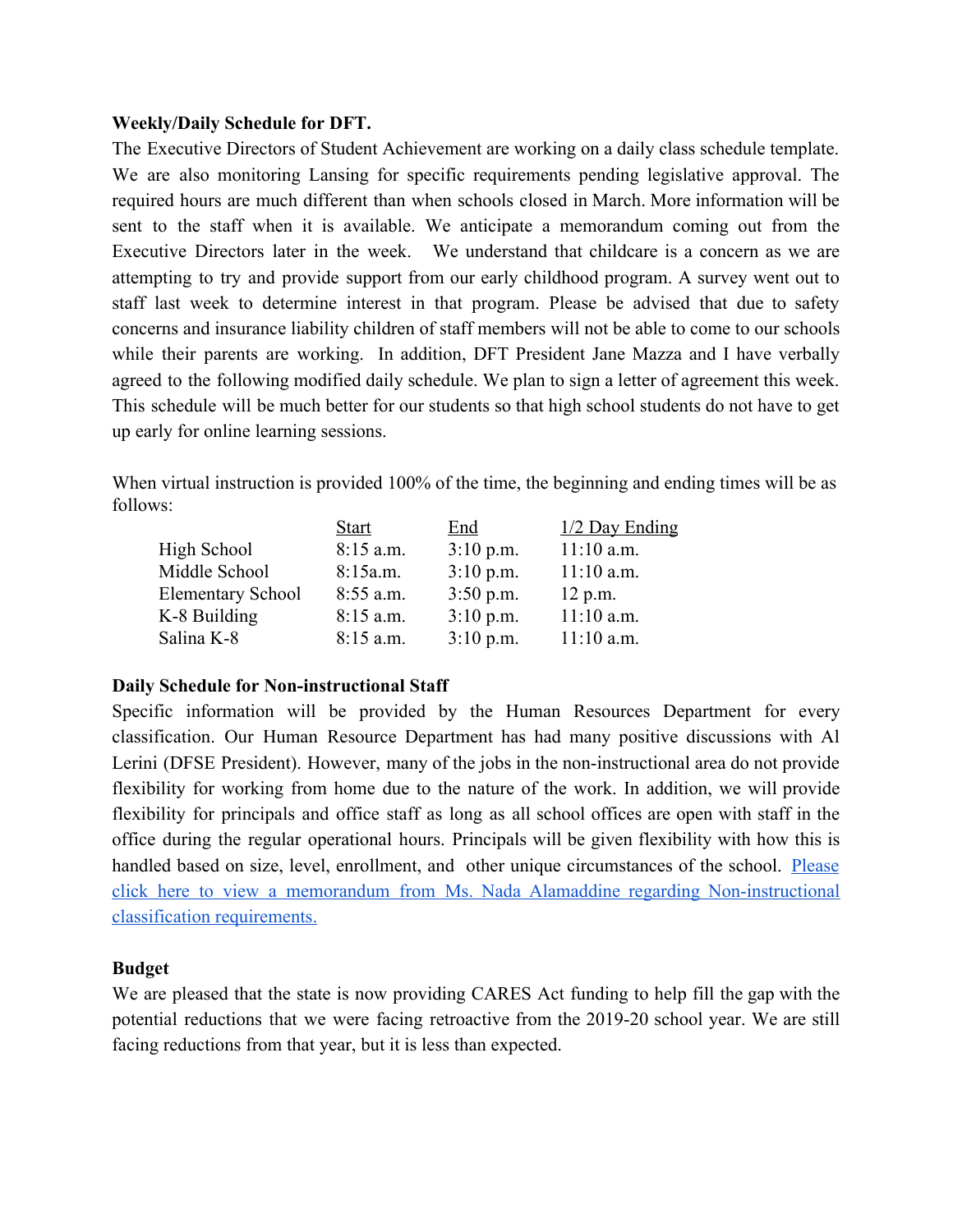With the restoration of a portion of 2019-20 funding we are now able to avert layoffs in the district for DFT staff and are hopeful this will be the case for all groups. There is still a reduction in positions in order to balance the budget as we have reduced the central office budget to the General Fund by roughly \$1.2 million. Central office was the first place that we looked to make reductions. We plan to reinstate positions across the district when we are in a better financial situation with state and federal funding allocations. We have also been able to return voluntary reductions in salary from some of our groups (DFSE, Superintendent/Cabinet Members, Exempt Secretaries, and Exempt NC/NI Green Sheet Employees) and we appreciate their willingness to enter into voluntary agreements in the best interest of our district and students. There is a chance that we could be asking for similar reductions next year pending the final budget allocation.

There is still a lot of uncertainty for the upcoming 2020-21 school year budget so we will continue to monitor that closely. School districts really need stimulus funding from the Federal Government and flexibility in pupil accounting (hours/days/time) from the State Legislature. There was a lot of negotiating that occurred between the Senate and the Governor last week. The Senate approved a Bill to allow for flexibility in pupil accounting and funding. Several educational groups opposed the Bill and are asking for greater input from the educational community. I have been in contact with Representative Hammoud and Senator Santana. I truly appreciate their outstanding support for our students and our school community.

# **Administrative Assignments**

As part of our budgetary reduction process we initially reduced approximately 70 positions across the district (most through attrition). Approximately 17 have since been restored but we are not able to restore all positions. As a result, I am announcing the following reassignments while stating that we reserve the right to reinstate some of the positions pending 2020-21 budgetary allocations from the state and federal government.

Ms. Nicole Rabac, current William Ford Assistant Principal, will now split duties between William Ford and Miller Elementary.

Mr. Samir Daklallah, current Maples Assistant Principal will be reassigned to the Assistant Principal vacancy at Lowrey School.

The result is an assistant principal reduction at Maples (they are now below the 600 student threshold) and an assistant principal reduction between William Ford and Miller Elementary.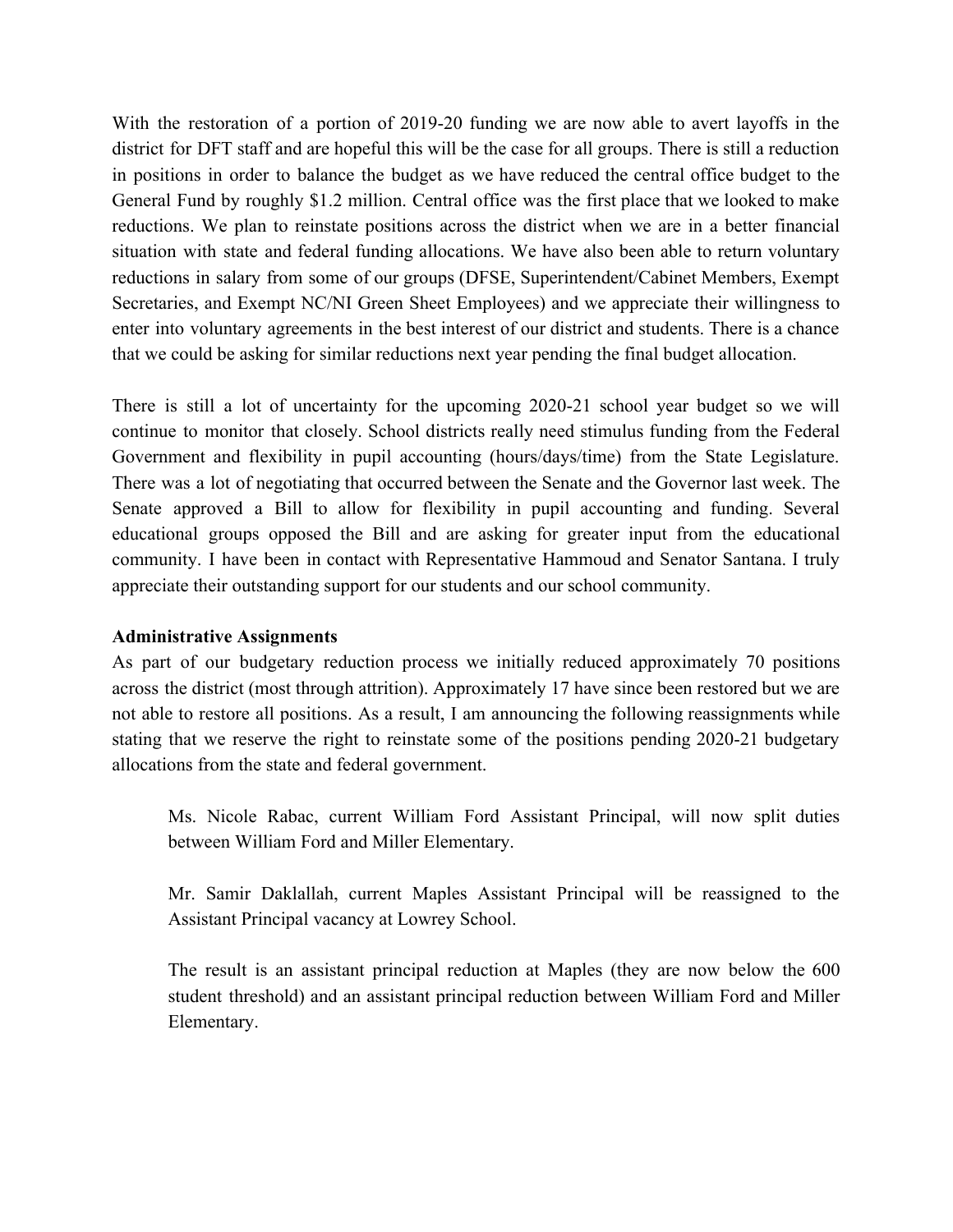In addition, the mathematics and language arts coordinators who work in the high schools will now have responsibilities over curriculum PreK-12. This was a cost savings move as duties have been reassigned.

I will be sending a recommendation to the Board of Education for an assistant principal at Henry Ford Elementary and a principal for Snow Elementary at the August 24th Board of Education meeting. The new principal at Snow will start in that school on October 1st when Ms. Amal Alcodray will start her new position as the Human Resource Director (Instructional). This will also allow for a smooth transition of leadership at Snow Elementary.

# **Schoology, Professional Development and a Letter of Agreement.**

The Board approved Schoology as our online platform and Zoom as our video conferencing forum moving forward. Schoology is a learning management system that will be used Pk-12 by all staff beginning in the 2020-21 school year. This platform will house all academic coursework as well as serve as the communication platform for all students, teachers and families. Teachers will transition at their own pace from using the classroom blogs as the communication tool with families to using the schoology communication tool. Principals and schools will continue to use Blogs to communicate with parents. The intent is to reduce the amount of work and redundancy for teachers and eliminate multiple points for parents to access information. Eventually, all relevant communication will flow through the Schoology course site for each staff member. These platforms were recommended by the technology subcommittee that was part of the Dearborn Reopening Committee. Training will be forthcoming and we recognize that everyone will need time to transition into the new platform. Therefore we entered into an agreement with the DFT to modify the school schedule for the start of the year. Here is the agreed upon modified schedule in order to increase professional development time for teachers.

August 31, 2020 - Half Day for Students AM (Secondary 1st - 3rd Hours), PD All staff PM September 1, 2020 - Half Day for All Students AM(Secondary 4th - 6th Hours), PD All staff PM September 2, 2020 - Half Day for Students AM (Secondary 1st - 3rd Hours), PD All staff PM September 3, 2020 - Half Day for All Students AM(Secondary 4th - 6th Hours), PD All staff PM September 23, 2020 - Late Start Eliminated October 14, 2020 - Late Start Eliminated December 9, 2020 - Late Start Eliminated Date TBD - Duty PM in lieu of cancellation on August 31.

# **Athletics**

Many of the major college conferences have cancelled fall sports including the Big 10 and MAC. The Michigan High School Athletic Association (MHSAA) released information on Friday announcing the move of Football to the spring. The district will continue to follow the MHSAA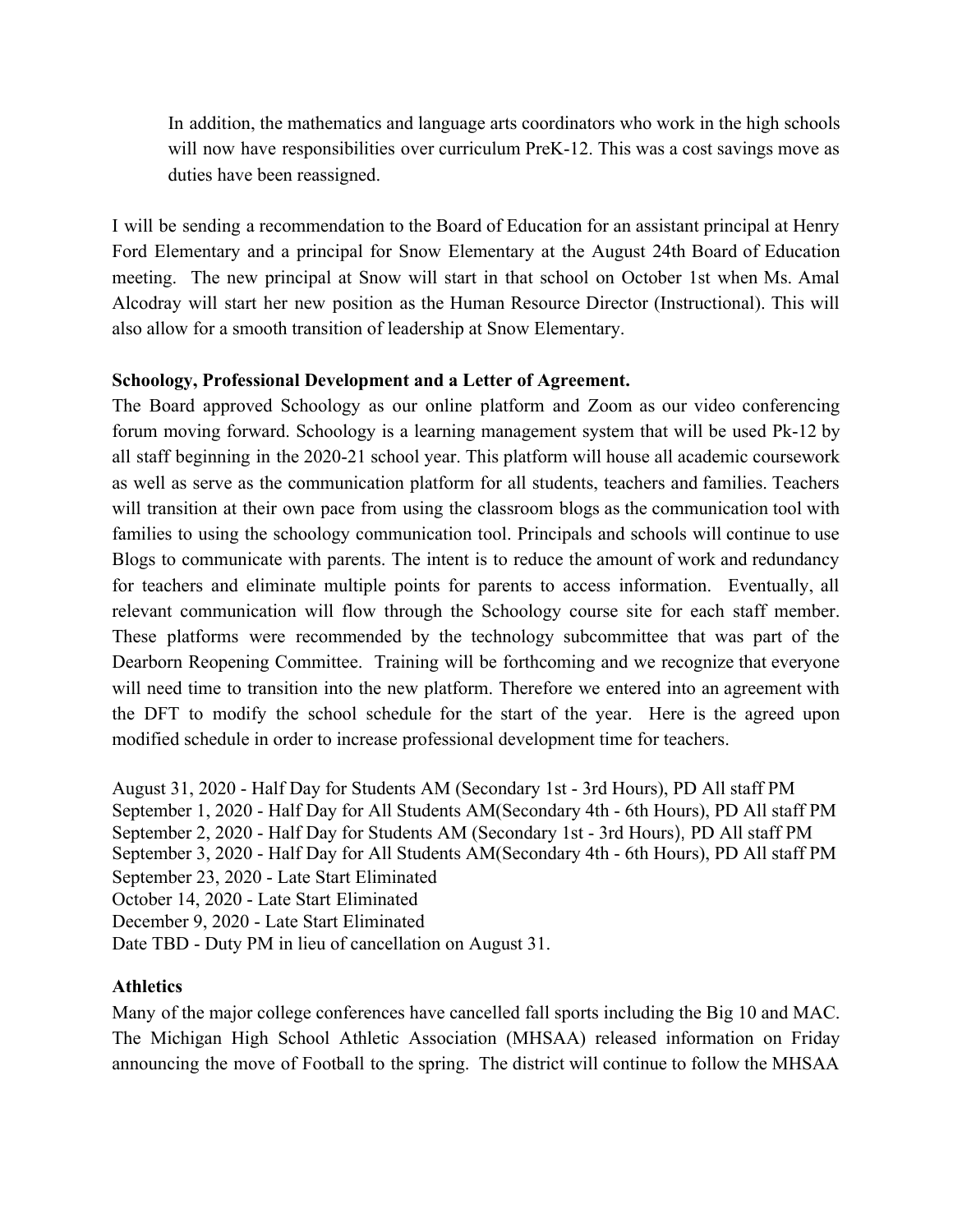lead under the Governor's directives. We also have the ability to make a decision based on the local conditions in Dearborn and in the best interest of our students and community.

# **Final Thoughts**

If there has been any consistent theme since March it's that there is no consistent theme. The COVID-19 pandemic has created much uncertainty at all levels. I understand there will be, and are, many questions that have yet to be answered. Please know that we are continuously evaluating and reevaluating systems, protocols, and structures within our District to maintain a healthy and safe space for our students and staff.

We will continue to move forward with our Return to School Plan knowing that there are differing opinions in the community and any decision made moving forward will come with criticism. I want to assure all staff members that regardless of what may be going on at the state and national level, we will never make decisions based on politics. Our decisions will be based on best practices that we know will help in the fight to mitigate the spread of COVID-19 in our community while at the same time provide a quality and meaningful learning experience for our students.

We would all prefer to be in our schools, in our classroom, and face to face with our students. We know that on-line instruction is a great tool and resource for teachers, but can never replace the meaningful in person interaction between a student and teacher. I am confident in the incredibly resilient and professional staff members who work for the Dearborn Public Schools. I know it is your tremendous dedication to educating our students that will get us through all of the obstacles and challenges we face. On behalf of the Board of Education and our Extended Cabinet team, I want to thank you for your hard work and commitment to our students and our school community.

Looking forward to seeing everyone in the near future whether that is in person or online. I wish you and your family all the best for safe and healthy days ahead.

Regards,

Glenn Maleyko, Ph.D. Superintendent Dearborn Public Schools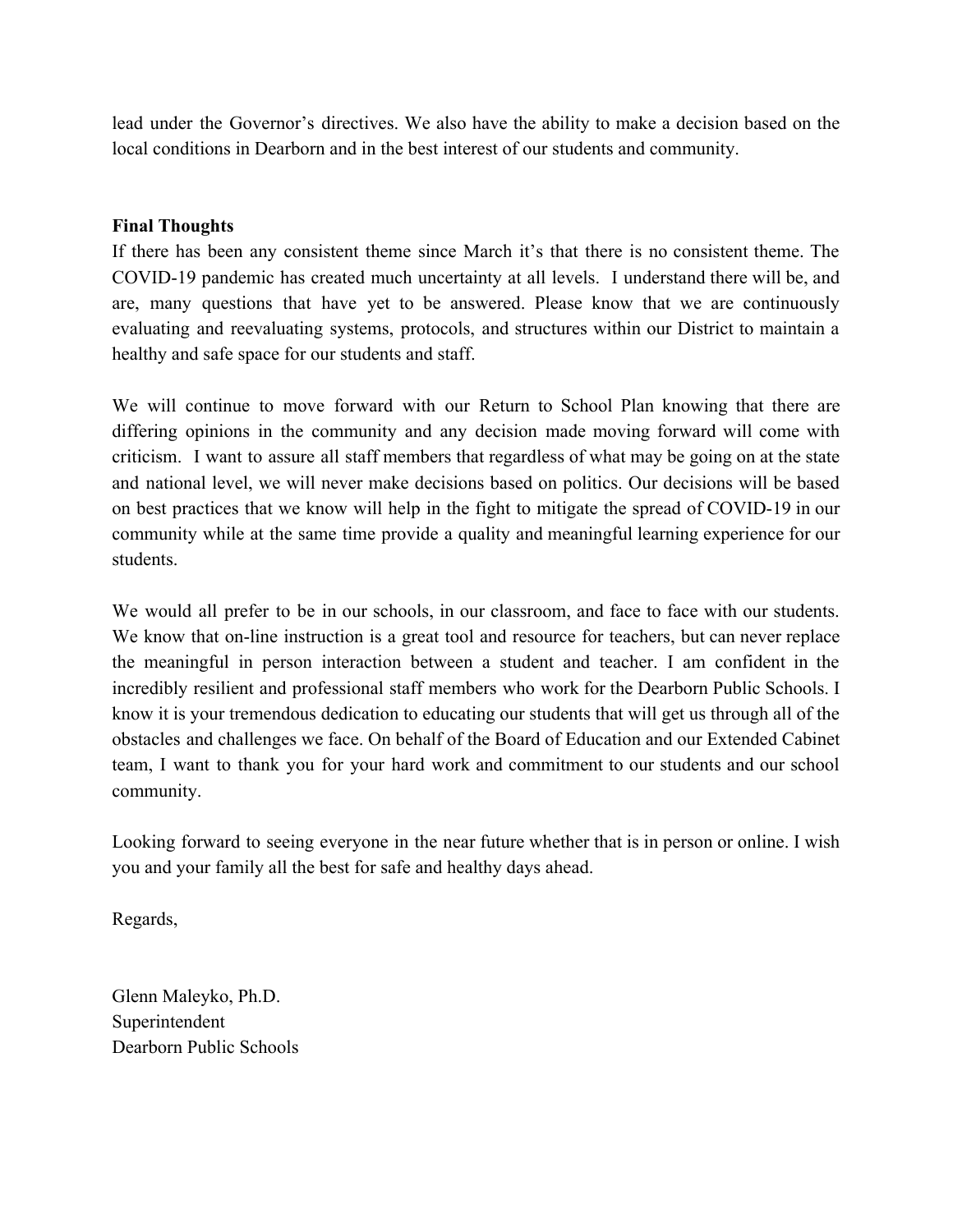# **School Reopen Committee Members**

**\_\_\_\_\_\_\_\_\_\_\_\_\_\_\_\_\_\_\_\_\_\_\_\_\_\_\_\_\_\_\_\_\_\_\_\_\_\_\_\_\_\_\_**

Adeeb Mozip, Parent Ahmed, Ibrahim, Student Al, Jamal, Parent Alamaddine, Nada, HR Director, Non-Instructional Alaouie, Mariam, Teacher Alasry, Khadigah, Teacher Alaouie, Rana, Teacher Albert Abbas, Parent Alcodray, Amal, Principal Alfasih, Hanna, Student Alghanem, Zeinab, Student Ali, Salah, Parent Alie-Bazzi, Maysam, Executive Director, Co-Chair Alvarado, Cyndi, Media Specialist Andrews, Mark, Director of Operations Dr. Austerberry, Carol, Wayne County Health Department Baidoun, Eleni, Parent Dr. Bazzi-Gates, Rola, Special Education Coordinator Boussi, Zaynab, Social Worker Briggs, Susan, Art Resource Teacher Burke, Ghada, Teacher Caggins, Kevin, Dearborn Police Department School Resource Officer Chaaban, Joe, Parent Dr. Chochol, Jill, Executive Director of Student Achievement Collins, Leigh, SFE Food Service Conrad, Shellie, Teacher Conway, Jeff, Athletic Director Dr. Desouza, Joan, Psychologist Diem, Lindsey, Teacher Dwyer, Maria, Parent El Khalil, Faiz, Parent Elkoussy, Lena, Student Esseily, Mike, Executive Director of Special Populations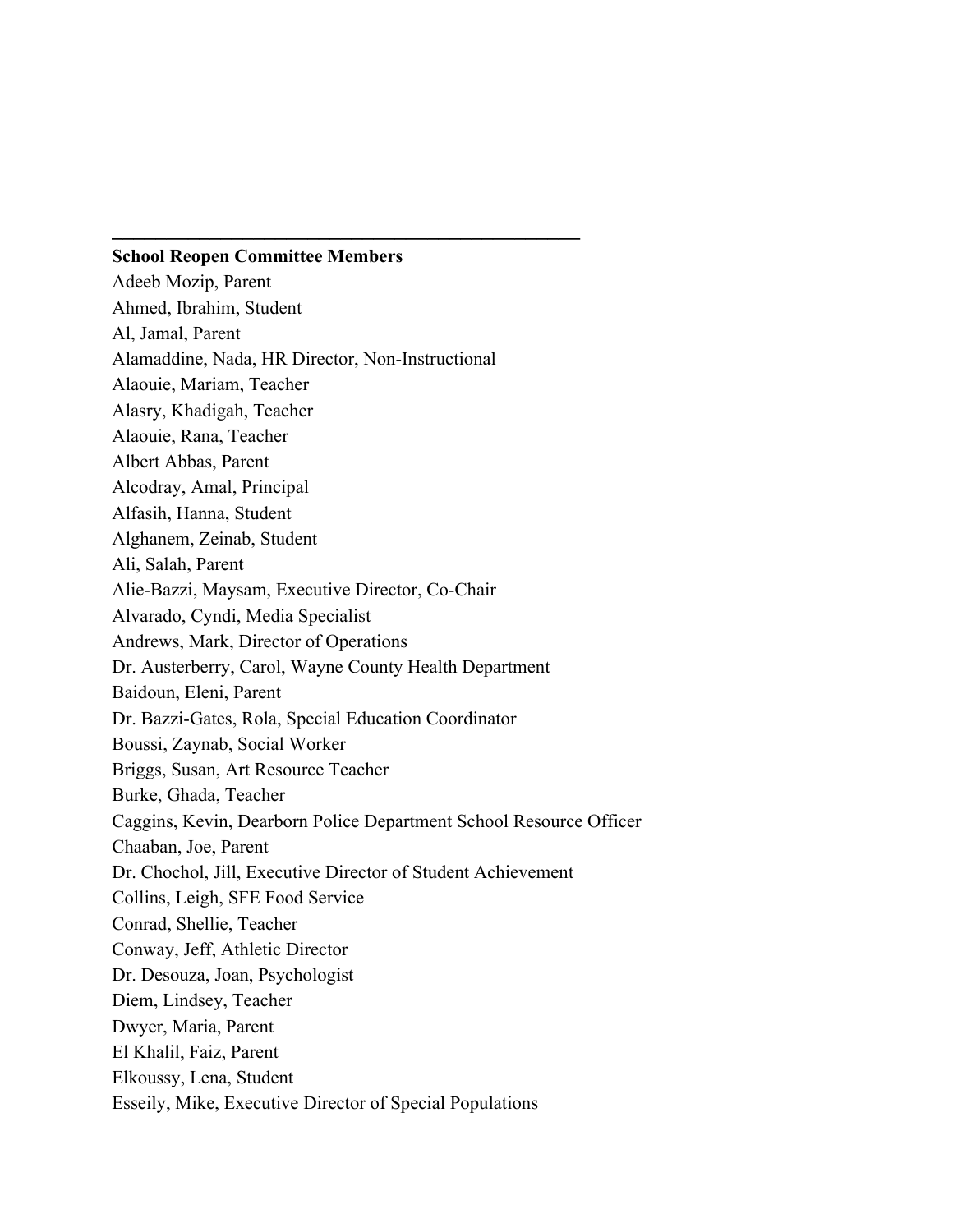Faraj, Fatme, Executive Director of Student Achievement Garrasi, Ioanna, Adult Education & Permits Supervisor Goetsch, Debra, Food Service Manager Dr. Groover, Ross, Curriculum Coordinator Gwidz, Amy, Technology Teacher Hachem, Hussein, Parent Haidar, Nofila, PTA Council & Parent Hamade, Sam, Parent Hand, Tom, DSOEA President & Engineer Hanson, Chad, Dearborn Police Department School Resource Officer Hassan, Rima, Principal Higgins, David, Principal, ADSA President, Co-Chair Hummel, Scott, PE & Athletics Supervisor Hussein, Hassan, Parent Jawad-Hachem, Brigete, Parent Kaarali, Nassrine, Teacher Kadouh, Karim, Student Dr. Kalil, Kathy, UofMD Kandes, Amy, Nurse Karkaba, Ghinwah, PTA Council & Parent Kurth, Laurie, Secretary Ladach, Sue, SE Teacher Lane, Mary, Board of Education Trustee Leacher, John, Health & Safety Administrator Lerini, Al, DFSE President & Parent Lowe, Mike, Engineer Makssoud, Patricia, SE Teacher Marshell, Jodi, Transportation Supervisor Martin, Adam, Principal Mashhour, Abe, Director of Student Services Mazza, Jane, DFT President, Co-Chair Meyer, Lisa, Music Resource Teacher Miller, Pam, Director of Payroll & Benefits Modica, Amy, Coordinator of Early Childhood Mozip, Adeeb, Parent Mustonen, David, Director of Communications Dr. Nealon, Michael, Henry Ford Community College Norwood, David, City of Dearborn Mayor's Office Oatley, Sylvia, Teacher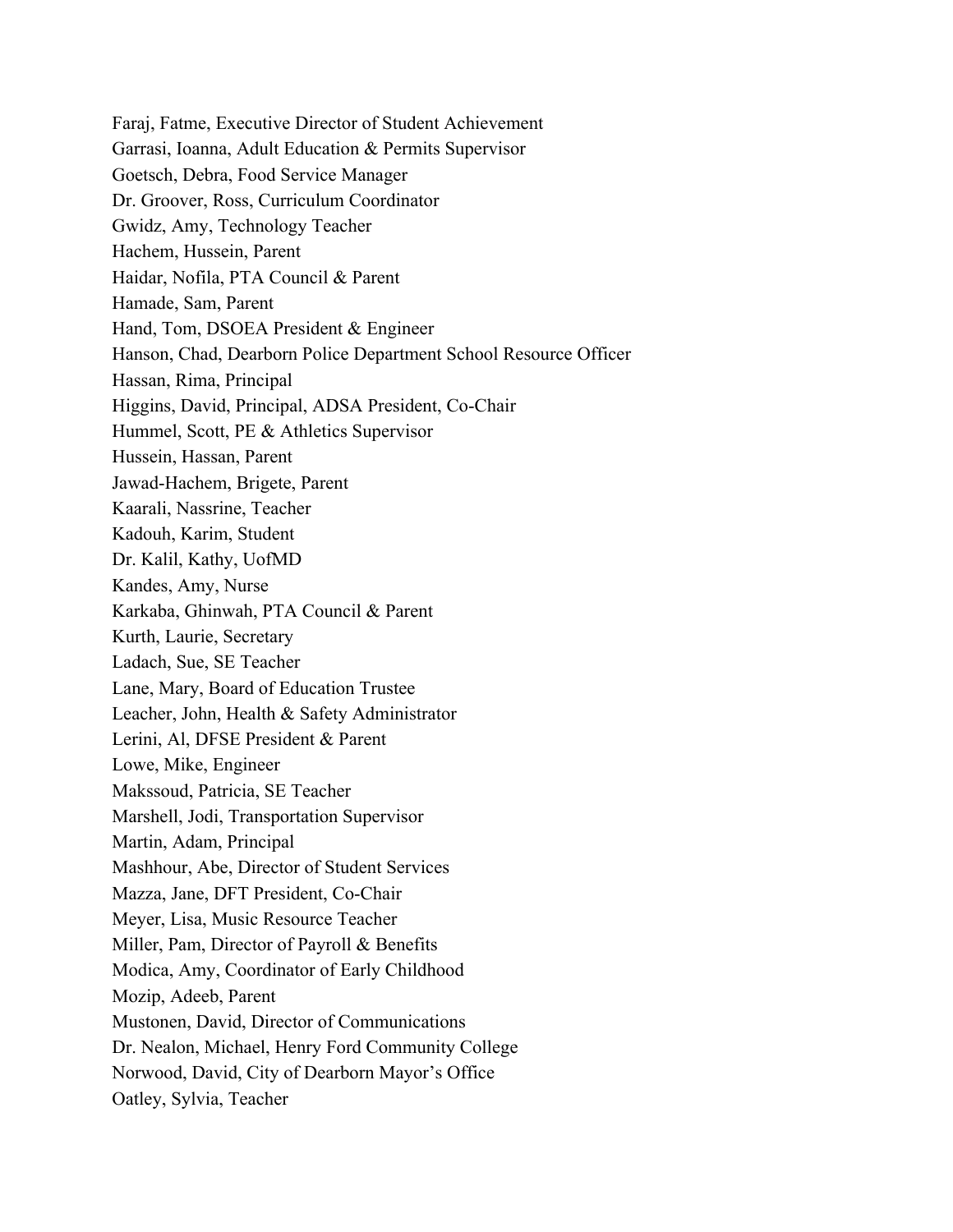Patterson, Troy, Director of Technology Peterson, Shannon, Executive Director of Student Achievement Ramadan, Ahmad, Field Representative for Congresswoman Debbie Dingell Richards, Peggy, Community Member, DFCU Financial Sayed, Ali, Parent & HYPE Athletics CEO Schlibe, Gary, Plant Operations Manager Sharha, Mansour, Parent Stover, Stephanie, Early Childhood Programs Supervisor Thorpe, Jim, Board of Education Trustee Souweidane, Violet, Student Empowerment Facilitator Weaver, Mary (Kathy), Social Worker

# *Subcommittees*

# **Technology**

*Troy Patterson, Director of Technology, Facilitator* Mariam Abadeh, Teacher Rana Alaouie, Teacher Rose Aldubaily, EL Director Cynthia Alvarado, Media Specialist Joe Chaaban, Community Member Jill Chochol, Executive Director Fatme Faraj, Executive Director Amy Gwizdz, Technology Coach Elissar Hammoud, Teacher Karim Kadouh, Student Rawan Khuja, Teacher Adam Martin, Principal Jamie McShane, Teacher Adeeb Mozip, Parent James Murphy, Teacher Jeannine Oynoian, Teacher Shannon Peterson, Executive Director Mansour Sharha, Parent Marla Wiacek, Teacher Julie Wooton, Teacher Khadygh Zandani, Teacher

# **Athletics and Physical Education**

*Scott Hummel, Supervisor of PE and Middle School Athletics, Facilitator Jeff Conway, Athletic Director, Facilitator*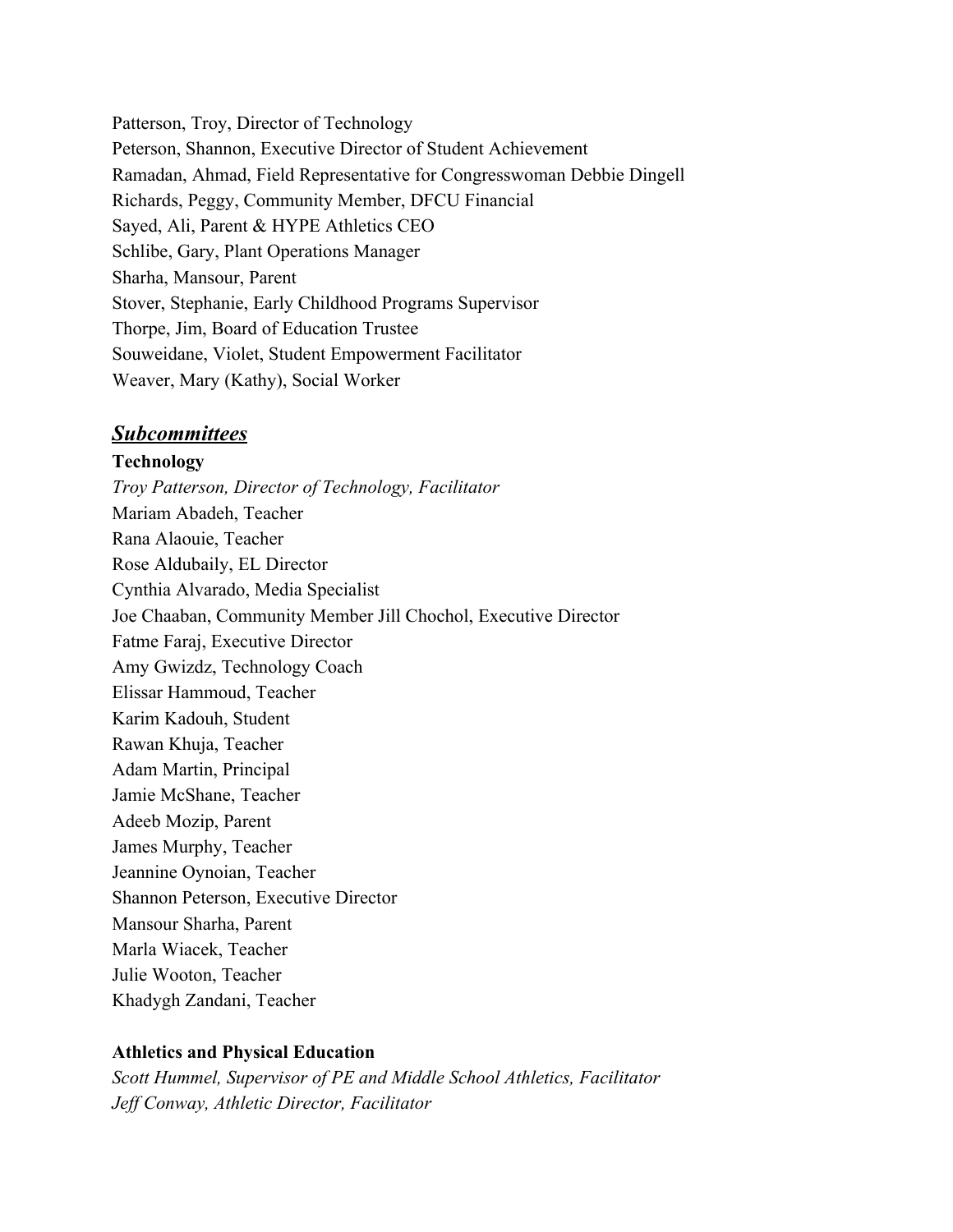Ibrahim Ahmed, Student Jamal Al, Community Member Eleni Baidoun, Community Member Renee Garcia, Teacher and Coach Sam Hamade, Parent and Community Member Keith Hobbins, Teacher and Coach Ali Sayed, Community Member

## **Calendar & Space**

*Abe Mashhour, Director of Student Services, Facilitator* Albert Abbas, Parent Angela Alamonte, Teacher Salah Ali, Parent Eleni Baidoun, Parent\ Hassan Hussein, Parent Mary Lane, Board Trustee

# **Food Service**

*Leigh Collins, SFE, Facilitator* Josh Bain, SFE Deb Goetsch, Kitchen Manager Al Lerini, Union President

## **Early Childhood/Kid's Club**

*Amy Modica, Early Childhood Coordinator/Principal Cotter, Facilitator* Nadia Berry, Parent Liaison Ghada Burks, Teacher Intissar Fernandez, Teacher Sharifi Kharoubi, Teacher Kathy Laurus, Teacher Mike Lowe, Engineer Stephanie Stover, Early Childhood Programs Supervisor Peggy Richard, Community Member

# **Parent Events**

*Nofila Haidar, PTA Council President, Facilitator* Dr. Joan DeSouza, Psychologist Nassrine Karaali, Teacher Adeeb Mozip, Parent Mansour Sharha, Parent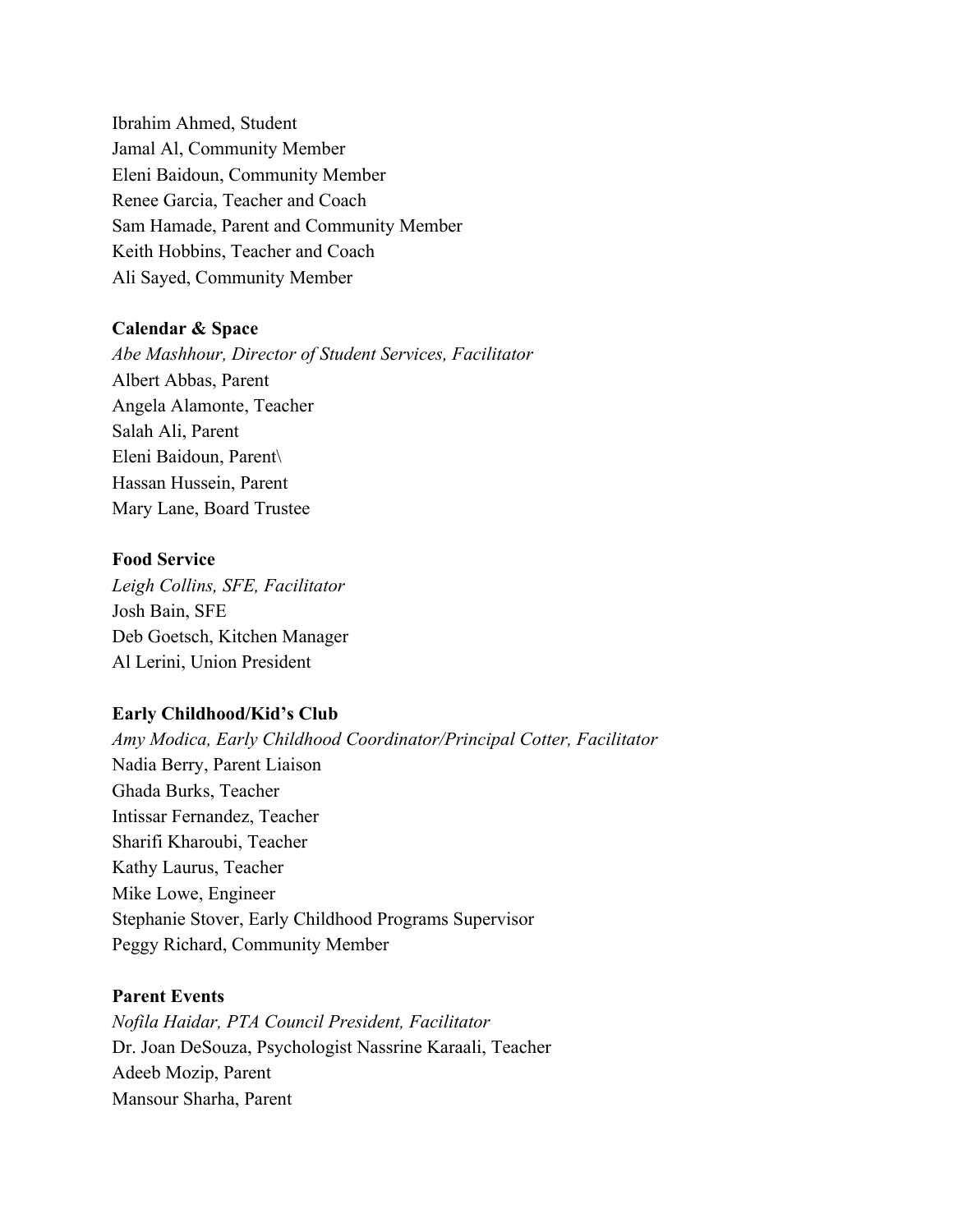### **Research & Publications**

*Dr. Kathy Khalil, UofMD, Facilitator*

#### **Budget**

*Pam Miller, Director of Payroll & Accounting, Facilitator*

### **Electives/Special Area Classes**

*Amal Alcodray, Principal, Facilitator* Jamal Al, Parent Hanna Alfasih, Student Susan Briggs, Teacher & Art Resource Lead Laurie Kurth, Lisa Meyer, Teacher & Music Resource Lead

### **Instruction - Elementary**

Jill Chochol, Executive Director David Higgins, Principal & ADSA President Sue AbuRus, Teacher Ghada Burks, Teacher Amal Chehab, Teacher Shellie Conrad, Teacher Danielle Currie, Teacher Mike Esseily, Executive Director Tammy Fournier, Principal Ross Groover, Curriculum Coordinator Michael Hawkins, Teacher Hilda Irani, Teacher Emily Kalz, Teacher Patricia Makssoud, Teacher Jeannine Oynoian, Teacher Nadra Shami, Teacher

### **Instruction - Middle School**

*Mike Esseily, Executive Director, Facilitator Fatme Faraj, Executive Director, Facilitator* Mona Alaouie, Teacher Khadigah Alasry, Teacher Rose Aldubaily, Director of EL Salah Ali, Parent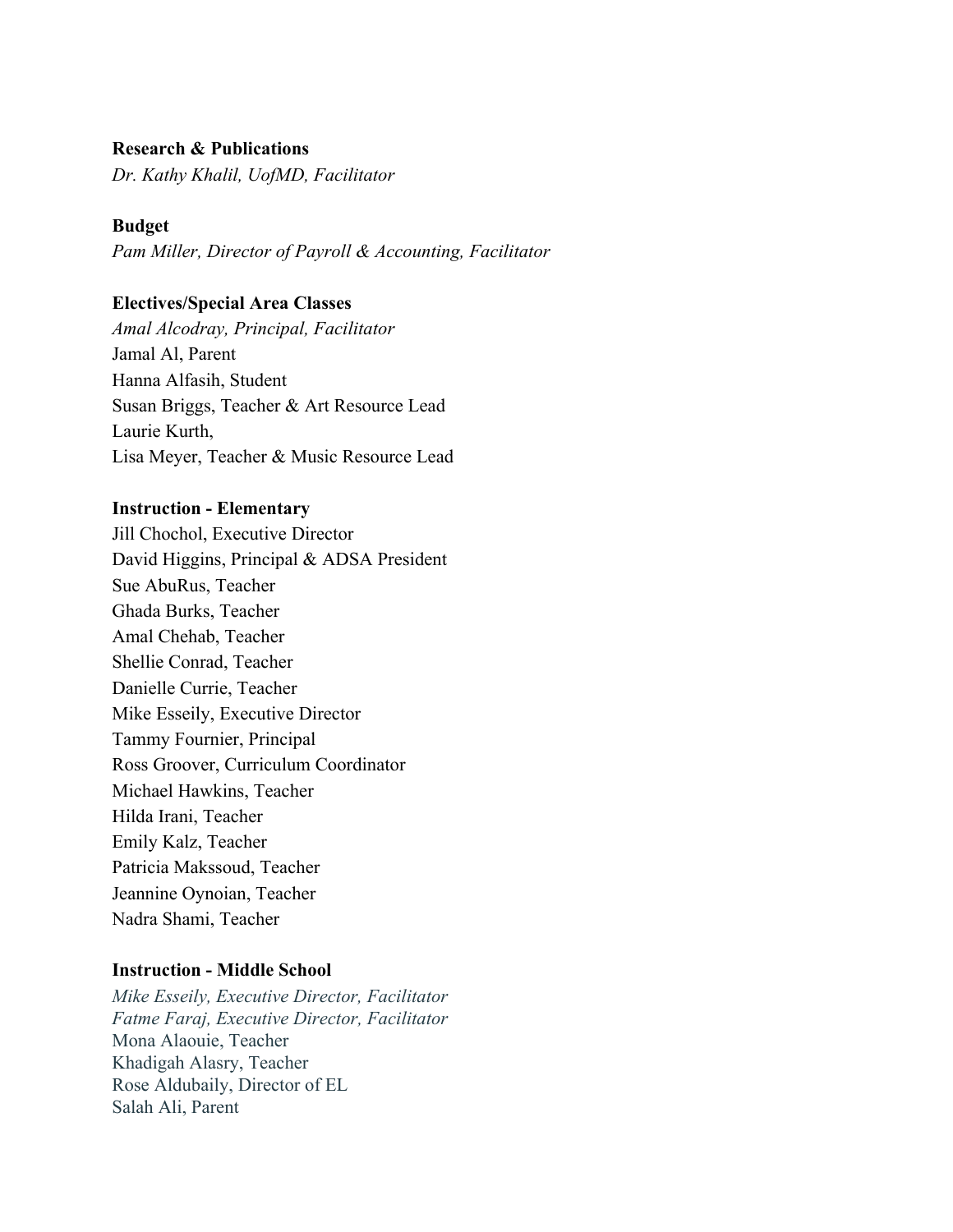Ameena Elder, Teacher Chelly Eifert, Teacher Maha Fayad, Teacher & Parent Rima Hassan. Principal Maria Iuliano, Teacher Deana Saad, Teacher

### **Instruction - High School**

*Rose Aldubaily, Director of EL, Facilitator Mike Esseily, Executive Director of Special Populations, Facilitator Shannon Peterson, Executive Director of Student Achievement, Facilitator* Rana Alaouie, Teacher Hannah Alfasih, Student Zeinab Alghanem, Student Tina Craig, Teacher Lindsay Diem, Teacher Ameena Elder, SIOP coach and trainer Sam Hamade, Parent Amy Keith-Wardlow, Literacy Coordinator Suzanne Ladach, Teacher Adam Martin, Principal DHS Linda Mroue, Teacher Lynne Osborne, Teacher

# **Social Emotional and Affective Learning**

*Dr. Rola Bazzi-Gates, Special Education Coordinator, Facilitator* Dr. Violet Souweidane, Student Empowerment Facilitator Mariam Alaouie, Social worker Hanna Alfasih, student Zeinab Alghanem, Student Zaynab Boussi, , Social worker Lena Elkoussy, Student Faizah Nasser, Social worker Sylvia Oatley, Teacher Kathy Weaver, Social worker Marla Wiacek, Teacher

#### **Transportation**

*Jodi Marshell, Supervisor of Transportation, Facilitator* Pam Miller, Director of Payroll & Benefits Lena Elkoussy, Student